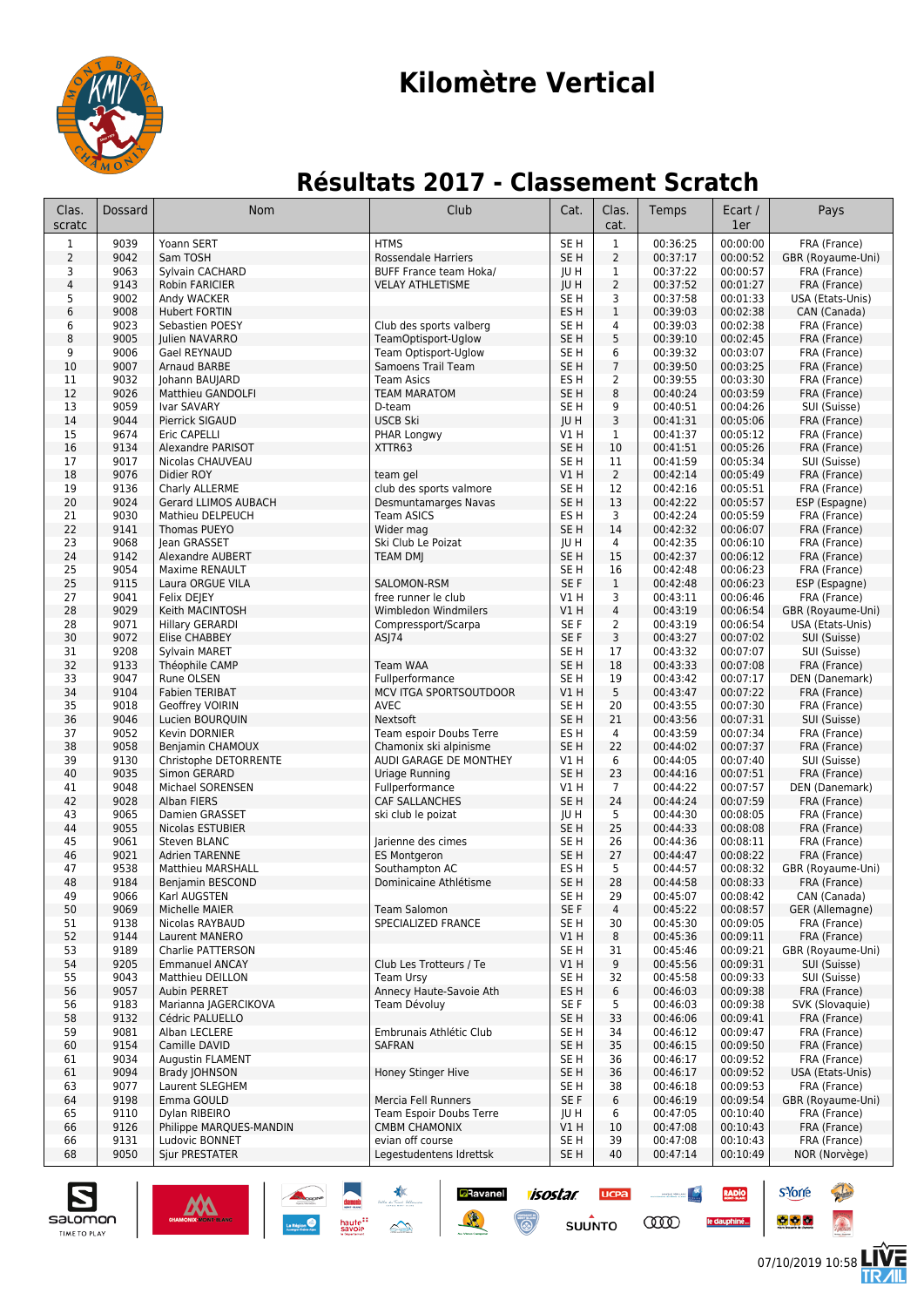

#### **Kilomètre Vertical - Scratch** *Page 2*

| Clas.<br>scratc | Dossard      | Nom                                           | Club                                            | Cat.                               | Clas.<br>cat.   | Temps                | Ecart /<br>1er       | Pays                              |
|-----------------|--------------|-----------------------------------------------|-------------------------------------------------|------------------------------------|-----------------|----------------------|----------------------|-----------------------------------|
| 69              | 9145         | Jennifer FIECHTER                             | Adidas terrex                                   | SE F                               | $\overline{7}$  | 00:47:18             | 00:10:53             | SUI (Suisse)                      |
| 70              | 9093         | Nicolas JACOB                                 |                                                 | SE <sub>H</sub>                    | 41              | 00:47:19             | 00:10:54             | FRA (France)                      |
| 71              | 9019         | Nicolas BOIVIN                                | triathlons                                      | SE <sub>H</sub>                    | 42              | 00:47:21             | 00:10:56             | FRA (France)                      |
| 72              | 9178         | <b>Fabien BELPERRON</b>                       |                                                 | SE <sub>H</sub>                    | 43              | 00:47:32             | 00:11:07             | FRA (France)                      |
| 73              | 9085         | Julien DUPONT                                 |                                                 | V1 H                               | 11              | 00:47:44             | 00:11:19             | FRA (France)                      |
| 74              | 9229         | <b>Benoit VILA</b>                            | <b>Trail Vernet Aventure</b>                    | SE <sub>H</sub>                    | 44              | 00:47:54             | 00:11:29             | FRA (France)                      |
| 75              | 9140         | Philip KRISTOFFERSSON                         | Hudiksvalls IF                                  | JU H                               | $\overline{7}$  | 00:47:55             | 00:11:30             | SWE (Suède)                       |
| 76              | 9293         | Freddy JOURNET                                | Team Isère montagne                             | $VI$ H                             | 12              | 00:48:02             | 00:11:37             | FRA (France)                      |
| 77              | 9111         | <b>Ross MCGHIE</b>                            | Edinburgh Athletic Club                         | SE <sub>H</sub>                    | 45              | 00:48:08             | 00:11:43             | GBR (Royaume-Uni)                 |
| 78<br>79        | 9310<br>9095 | <b>Cyrille CLARET</b><br><b>Ben BRADFORD</b>  | chamonix ski alpinisme<br>Chamonix Ski Alpinime | SE <sub>H</sub><br>SE <sub>H</sub> | 46<br>47        | 00:48:12             | 00:11:47             | FRA (France)                      |
| 80              | 9220         | Corinne FAVRE                                 | Sportiva                                        | V1F                                | $\mathbf{1}$    | 00:48:14<br>00:48:28 | 00:11:49<br>00:12:03 | GBR (Royaume-Uni)<br>FRA (France) |
| 81              | 9086         | Christian MALBO                               | sport. naturel. st flou                         | V2 H                               | 1               | 00:48:37             | 00:12:12             | FRA (France)                      |
| 81              | 9199         | William LAYE                                  | Mercia Fell Runners                             | SE <sub>H</sub>                    | 48              | 00:48:37             | 00:12:12             | GBR (Royaume-Uni)                 |
| 83              | 9106         | Maxime CLERC                                  |                                                 | SE <sub>H</sub>                    | 49              | 00:48:55             | 00:12:30             | FRA (France)                      |
| 84              | 9147         | Frederic BACHSCHMIDT                          | <b>Team ECCOLMAR</b>                            | V1H                                | 13              | 00:48:56             | 00:12:31             | FRA (France)                      |
| 85              | 9210         | Thibaut GLOAGUEN                              | ROUGEOT BEAUNE TRIATHLO                         | SE <sub>H</sub>                    | 50              | 00:48:57             | 00:12:32             | FRA (France)                      |
| 86              | 9124         | Pierre BEAUDOIN                               |                                                 | SE <sub>H</sub>                    | 51              | 00:48:59             | 00:12:34             | FRA (France)                      |
| 87              | 9128         | Alex HURRELL                                  | Winchester & District A                         | SE <sub>H</sub>                    | 52              | 00:49:02             | 00:12:37             | GBR (Royaume-Uni)                 |
| 88              | 9114         | <b>Olivier ARTIGUES</b>                       |                                                 | $VI$ H                             | 14              | 00:49:04             | 00:12:39             | FRA (France)                      |
| 89              | 9241         | Fabien COUSIN                                 | SAFRAN                                          | SE H                               | 53              | 00:49:05             | 00:12:40             | FRA (France)                      |
| 90              | 9084         | Julien MARTIN                                 |                                                 | SE <sub>H</sub>                    | 54              | 00:49:09             | 00:12:44             | FRA (France)                      |
| 91              | 9031         | Carlos FERNANDEZ BURCET                       | <b>PRORUNNERS</b>                               | V1 H                               | 15              | 00:49:22             | 00:12:57             | ESP (Espagne)                     |
| 92<br>93        | 9420<br>9025 | Guillaume DE PAOLI                            | les barbolets<br>3NT                            | SE <sub>H</sub><br>SE <sub>H</sub> | 55<br>56        | 00:49:30<br>00:49:33 | 00:13:05<br>00:13:08 | FRA (France)                      |
| 93              | 9188         | Jan ROZIAK<br><b>Tommaso CONTI</b>            | <b>CMBM</b>                                     | $VI$ H                             | 16              | 00:49:33             | 00:13:08             | SVK (Slovaquie)<br>ITA (Italie)   |
| 95              | 9221         | Denis JACQUIN                                 | team intersport vesoul                          | V2 H                               | 2               | 00:49:42             | 00:13:17             | FRA (France)                      |
| 96              | 9244         | <b>Fabien TOULET</b>                          | <b>COLMAR MC</b>                                | V1H                                | 17              | 00:49:45             | 00:13:20             | FRA (France)                      |
| 97              | 9217         | <b>Fabien COHADON</b>                         |                                                 | SE <sub>H</sub>                    | 57              | 00:49:48             | 00:13:23             | FRA (France)                      |
| 97              | 9273         | Sylvain FORESTIER                             | Dassault Montagne                               | SE <sub>H</sub>                    | 57              | 00:49:48             | 00:13:23             | FRA (France)                      |
| 99              | 9203         | Jérémie GEHIN                                 |                                                 | SE <sub>H</sub>                    | 59              | 00:49:54             | 00:13:29             | FRA (France)                      |
| 100             | 9098         | Charles DULLIN                                |                                                 | SE <sub>H</sub>                    | 60              | 00:49:55             | 00:13:30             | FRA (France)                      |
| 101             | 9294         | François PRIGENT                              | Montpellier                                     | V2 H                               | 3               | 00:50:20             | 00:13:55             | FRA (France)                      |
| 102             | 9408         | Steven WORSLEY                                | inverness harriers                              | <b>V2 H</b>                        | $\overline{4}$  | 00:50:23             | 00:13:58             | GBR (Royaume-Uni)                 |
| 103             | 9259         | Christophe GRIPON                             |                                                 | V1 H                               | 18              | 00:50:28             | 00:14:03             | FRA (France)                      |
| 104             | 9121         | <b>Hector REGUERA</b>                         | Chamonix ski alpinisme                          | SE <sub>H</sub>                    | 61              | 00:50:29             | 00:14:04             | ESP (Espagne)                     |
| 105             | 9187         | Sébastien BONTRON                             | <b>VEDG</b>                                     | V1 H                               | 19              | 00:50:31             | 00:14:06             | FRA (France)                      |
| 106             | 9123         | Sophie HORROCKS                               | <b>Rossendale Harriers</b>                      | SE F                               | 8               | 00:50:32             | 00:14:07             | GBR (Royaume-Uni)                 |
| 107<br>108      | 9087<br>9243 | <b>Romain WARTEL</b><br><b>Romain MARGUET</b> | Team Cheezy Patate                              | SE <sub>H</sub><br>SE <sub>H</sub> | 62<br>63        | 00:50:40<br>00:50:55 | 00:14:15<br>00:14:30 | FRA (France)<br>FRA (France)      |
| 109             | 9078         | Meg REEVES                                    | Orange Runners Club                             | SE <sub>F</sub>                    | 9               | 00:50:56             | 00:14:31             | AUS (Australie)                   |
| 110             | 9127         | Christophe DOULAT                             |                                                 | <b>V2 H</b>                        | 5               | 00:50:59             | 00:14:34             | FRA (France)                      |
| 111             | 9168         | Gauthier OBLED                                |                                                 | V1 H                               | 20              | 00:51:02             | 00:14:37             | FRA (France)                      |
| 112             | 9193         | Alain SIEGEL                                  | SG Wantzenau tri                                | V1 H                               | 21              | 00:51:12             | 00:14:47             | FRA (France)                      |
| 113             | 9156         | Charles DONNET                                |                                                 | SE <sub>H</sub>                    | 64              | 00:51:15             | 00:14:50             | FRA (France)                      |
| 114             | 9672         | <b>Guillaume ALEXANDRE</b>                    | SPORTS NATURE LEVEZOU                           | SE <sub>H</sub>                    | 65              | 00:51:24             | 00:14:59             | FRA (France)                      |
| 115             | 9158         | Antoine GROUILLARD STEFENEL                   | <b>CA BALMA</b>                                 | SE <sub>H</sub>                    | 66              | 00:51:40             | 00:15:15             | FRA (France)                      |
| 116             | 9137         | Nicolas HEYRAUD                               | ALP/Team Charrette                              | SE <sub>H</sub>                    | 67              | 00:51:48             | 00:15:23             | FRA (France)                      |
| 117             | 9675         | Miquel PERUGA                                 | <b>TRACK TEAM</b>                               | SE <sub>H</sub>                    | 68              | 00:51:54             | 00:15:29             | ESP (Espagne)                     |
| 118             | 9139         | Hernan VARGAS                                 |                                                 | V1H                                | 22              | 00:51:58             | 00:15:33             | VEN (Venezuela)                   |
| 119             | 9090         | Roberto CAUCINO                               |                                                 | V1 H                               | 23              | 00:52:00             | 00:15:35             | ITA (Italie)                      |
| 119             | 9532         | Axel LAGEDAMON                                |                                                 | ES H                               | $7\overline{ }$ | 00:52:00             | 00:15:35<br>00:15:36 | FRA (France)                      |
| 121<br>122      | 9165<br>9167 | Samuel BOIVIN<br>Anthony PUTHON               | Tri club geneve<br>samoens trail team           | SE H<br>SE <sub>H</sub>            | 69<br>70        | 00:52:01<br>00:52:02 | 00:15:37             | FRA (France)<br>FRA (France)      |
| 123             | 9067         | Dany CARRON                                   | <b>OUEST TRAIL</b>                              | V1 H                               | 24              | 00:52:09             | 00:15:44             | FRA (France)                      |
| 124             | 9182         | Fleur SANTOS DA SILVA                         | Dominicaine athletisme                          | SE F                               | 10              | 00:52:12             | 00:15:47             | FRA (France)                      |
| 125             | 9160         | christophe PODSTATA                           |                                                 | V1 H                               | 25              | 00:52:20             | 00:15:55             | FRA (France)                      |
| 126             | 9240         | Marc SOANE                                    | Basingstoke & Mid Hants                         | VIH                                | 26              | 00:52:22             | 00:15:57             | GBR (Royaume-Uni)                 |
| 127             | 9206         | James CHENEVEZ                                | grenoble u c                                    | V2 H                               | 6               | 00:52:25             | 00:16:00             | FRA (France)                      |
| 128             | 9200         | Jan ELISCHER                                  |                                                 | SE <sub>H</sub>                    | 71              | 00:52:32             | 00:16:07             | SVK (Slovaquie)                   |
| 129             | 9249         | Mathieu GINGLINGER                            |                                                 | SE H                               | 72              | 00:52:34             | 00:16:09             | FRA (France)                      |
| 130             | 9211         | <b>Benoit CHAVANNE</b>                        |                                                 | SE <sub>H</sub>                    | 73              | 00:52:41             | 00:16:16             | FRA (France)                      |
| 131             | 9176         | Lisa GREMAUD                                  | Gremaud's Team                                  | JU F                               | 1               | 00:52:45             | 00:16:20             | SUI (Suisse)                      |
| 132             | 9295         | Jean WILLOCQ                                  | <b>GRAVITY</b>                                  | VIH                                | 27              | 00:52:46             | 00:16:21             | FRA (France)                      |
| 133             | 9312         | Jacques DELAFOSSE                             | team running sensation                          | V3H                                | 1               | 00:52:50             | 00:16:25             | FRA (France)                      |
| 133             | 9619         | Yann LE SAUX                                  | Gravity running experie                         | SE <sub>H</sub>                    | 74              | 00:52:50             | 00:16:25             | FRA (France)                      |
| 135             | 9117         | Frédéri MAZAN                                 | JARIENNE DES CIMES                              | SE <sub>H</sub>                    | 75              | 00:52:52             | 00:16:27             | FRA (France)                      |
| 135<br>137      | 9172<br>9218 | Maxence GARNICHET<br>Gael FONTENEAU           | Douane                                          | SE <sub>H</sub><br>SE <sub>H</sub> | 75<br>77        | 00:52:52<br>00:53:09 | 00:16:27<br>00:16:44 | FRA (France)<br>FRA (France)      |
| 137             | 9280         | Alex LEDGER                                   |                                                 | SE H                               | 77              | 00:53:09             | 00:16:44             | GBR (Royaume-Uni)                 |
| 139             | 9212         | Damien QUOEX                                  |                                                 | V1 H                               | 28              | 00:53:12             | 00:16:47             | FRA (France)                      |
| 140             | 9186         | Thomas BESNIER                                |                                                 | SE <sub>H</sub>                    | 79              | 00:53:23             | 00:16:58             | FRA (France)                      |
| 141             | 9169         | Sebastien BUCAMP                              | UGLOW AMBASSADOR FRANCE                         | V1 H                               | 29              | 00:53:24             | 00:16:59             | FRA (France)                      |
| 141             | 9304         | Marconi LORENZO                               |                                                 | SE H                               | 80              | 00:53:24             | 00:16:59             | ITA (Italie)                      |
| 143             | 9404         | Alan SULLIVAN                                 |                                                 | SE <sub>H</sub>                    | 81              | 00:53:26             | 00:17:01             | GBR (Royaume-Uni)                 |

 $\bigstar$ 

 $\triangle$ 

**Angel** 

... **.** 

haute<sup>::</sup><br>savoie

isostar.

 $\overline{\odot}$ 

 $ucpa$ 

 $s$ UUNTO

**Constitution** 

**COO** 

RADIO

le dauphiné...

**Z**Ravanel

送



 $M_{\odot}$ 



**s**Yorre

 $\bullet$   $\bullet$   $\bullet$ 

**There** 

 $\ddot{\Omega}$ 

发展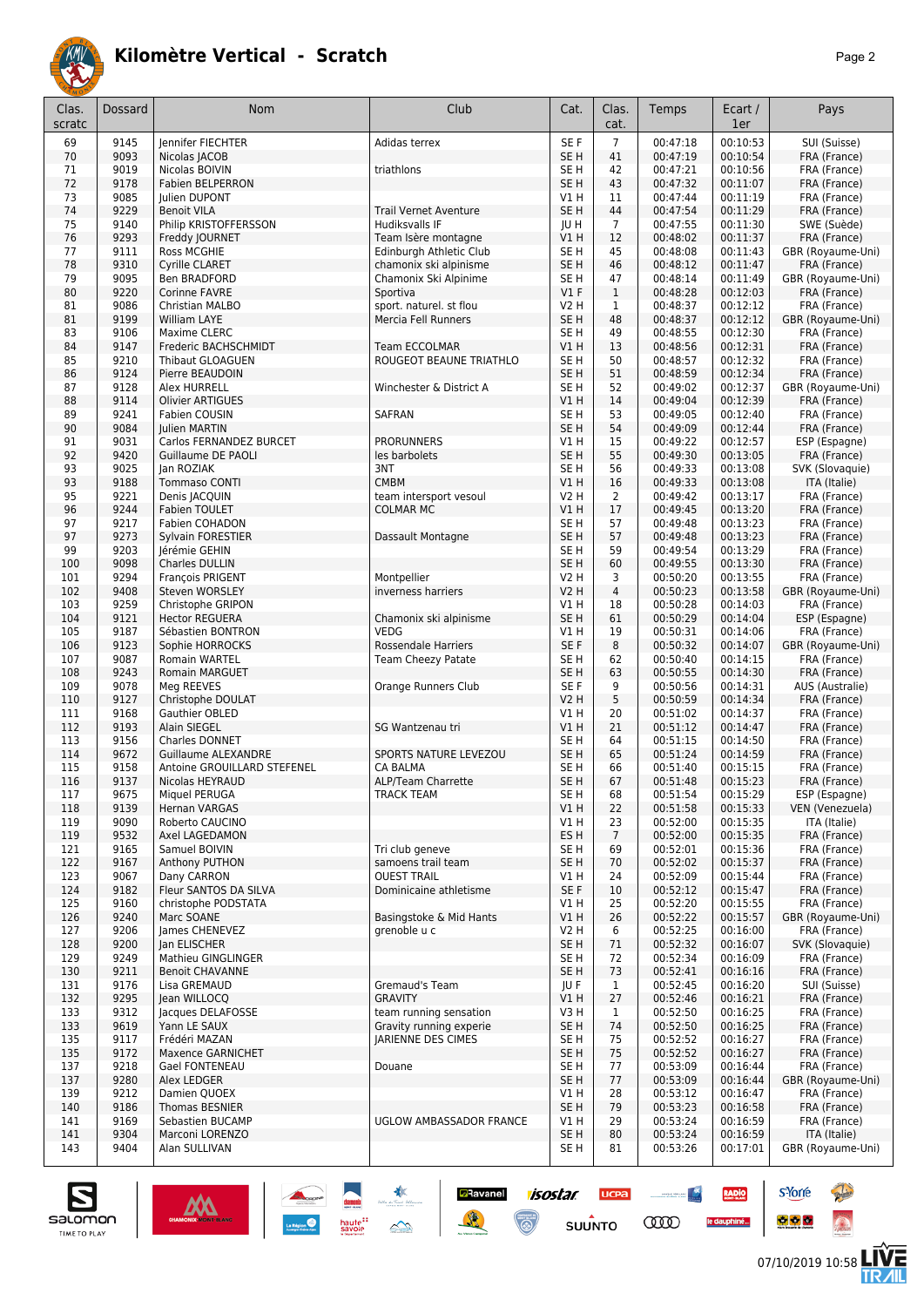

## Kilomètre Vertical - Scratch

|--|--|

| Clas.<br>scratc | Dossard      | <b>Nom</b>                                      | Club                              | Cat.                               | Clas.<br>cat.        | Temps                | Ecart /<br>1er       | Pays                              |
|-----------------|--------------|-------------------------------------------------|-----------------------------------|------------------------------------|----------------------|----------------------|----------------------|-----------------------------------|
| 144             | 9342         | Valentin VEREECKE                               |                                   | SE <sub>H</sub>                    | 82                   | 00:53:27             | 00:17:02             | FRA (France)                      |
| 145             | 9332         | Romain RETY                                     |                                   | SE <sub>H</sub>                    | 83                   | 00:53:30             | 00:17:05             | FRA (France)                      |
| 146             | 9411         | Jonah CREASY                                    |                                   | SE <sub>H</sub>                    | 84                   | 00:53:35             | 00:17:10             | USA (Etats-Unis)                  |
| 147<br>148      | 9416<br>9284 | François LE GRIX<br>Damien MICHALON             | Mauguio Triathlon                 | V1H<br>V1 H                        | 30<br>31             | 00:53:45<br>00:53:47 | 00:17:20<br>00:17:22 | FRA (France)<br>FRA (France)      |
| 149             | 9161         | Cedric DUBOL                                    | <b>DSA Pontarlier</b>             | SE <sub>H</sub>                    | 85                   | 00:53:49             | 00:17:24             | SUI (Suisse)                      |
| 149             | 9530         | Igor COSSON                                     | chamonix                          | <b>V2 H</b>                        | $\overline{7}$       | 00:53:49             | 00:17:24             | FRA (France)                      |
| 151             | 9202         | Xavier CLERC                                    | Au Vieux Campeur Sallan           | V1H                                | 32                   | 00:53:53             | 00:17:28             | FRA (France)                      |
| 152             | 9045         | Remy HOUIZOT                                    | cote de jade athlétique           | SE <sub>H</sub>                    | 86                   | 00:53:54             | 00:17:29             | FRA (France)                      |
| 153             | 9129         | Jules TISSOT                                    | <b>CSR Pontarlier</b>             | ES <sub>H</sub>                    | 8                    | 00:54:01             | 00:17:36             | FRA (France)                      |
| 154<br>155      | 9296<br>9281 | Sebastien BOISTE<br><b>Toby HANSON</b>          | MERIBEL SPORT MONTAGNE            | V1 H<br>SE <sub>H</sub>            | 33<br>87             | 00:54:03<br>00:54:05 | 00:17:38<br>00:17:40 | FRA (France)<br>GBR (Royaume-Uni) |
| 155             | 9305         | Benjamin DESMARGERS                             | Courchevel sport outdoo           | SE <sub>H</sub>                    | 87                   | 00:54:05             | 00:17:40             | FRA (France)                      |
| 157             | 9534         | <b>Thomas BOUCHER</b>                           |                                   | JU H                               | 8                    | 00:54:06             | 00:17:41             | FRA (France)                      |
| 158             | 9292         | Xavier BIECHY                                   | JeffB Trail/CTA                   | SE <sub>H</sub>                    | 89                   | 00:54:10             | 00:17:45             | FRA (France)                      |
| 159             | 9195         | Florian GUTFRIED                                |                                   | SE <sub>H</sub>                    | 90                   | 00:54:12             | 00:17:47             | FRA (France)                      |
| 160             | 9298         | Olivier ABBET                                   | Trotteurs                         | SE <sub>H</sub>                    | 91                   | 00:54:16             | 00:17:51             | SUI (Suisse)                      |
| 161             | 9102         | Murray ROSS                                     | <b>Trail Running Associati</b>    | SE <sub>H</sub>                    | 92                   | 00:54:17             | 00:17:52             | GBR (Royaume-Uni)                 |
| 162<br>163      | 9419<br>9380 | Samuel ZERMATTEN<br>Daniel DE PAOLI             | <b>TACONNAZ</b>                   | SE <sub>H</sub><br>V3H             | 93<br>$\overline{2}$ | 00:54:19<br>00:54:20 | 00:17:54<br>00:17:55 | FRA (France)<br>FRA (France)      |
| 164             | 9389         | Nicolas DELAMARE                                |                                   | SE <sub>H</sub>                    | 94                   | 00:54:21             | 00:17:56             | FRA (France)                      |
| 165             | 9366         | Maarten DE RAAD                                 | <b>KOOMO</b>                      | SE <sub>H</sub>                    | 95                   | 00:54:24             | 00:17:59             | NED (Pays-Bas)                    |
| 166             | 9253         | Armand DESSALCES                                | Chapteuil Sport Nature            | SE H                               | 96                   | 00:54:27             | 00:18:02             | FRA (France)                      |
| 167             | 9297         | Kinloch EARLE                                   | white mountain milers             | V3H                                | 3                    | 00:54:28             | 00:18:03             | USA (Etats-Unis)                  |
| 168             | 9303         | Angelo BOSCO                                    | <b>Technos medica Scott</b>       | SE <sub>H</sub>                    | 97                   | 00:54:31             | 00:18:06             | ITA (Italie)                      |
| 169             | 9088         | Jean Baptiste CAMP                              |                                   | SE <sub>H</sub>                    | 98                   | 00:54:32             | 00:18:07             | FRA (France)                      |
| 169             | 9341         | lan NORTON                                      |                                   | V1 H                               | 34                   | 00:54:32             | 00:18:07             | GBR (Royaume-Uni)<br>FRA (France) |
| 171<br>172      | 9417<br>9429 | Caroline JOGUET<br>Yann DASSONVILLE             | Cmsab                             | SE F<br>SE <sub>H</sub>            | 11<br>99             | 00:54:33<br>00:54:45 | 00:18:08<br>00:18:20 | FRA (France)                      |
| 173             | 9234         | <b>Mathieu CORBILLET</b>                        |                                   | SE <sub>H</sub>                    | 100                  | 00:54:46             | 00:18:21             | FRA (France)                      |
| 174             | 9362         | Sébastien DUBOL                                 |                                   | SE <sub>H</sub>                    | 101                  | 00:54:49             | 00:18:24             | FRA (France)                      |
| 175             | 9299         | Julien FARRE                                    | Esprit Trail Anjou / In           | SE <sub>H</sub>                    | 102                  | 00:54:50             | 00:18:25             | FRA (France)                      |
| 176             | 9358         | <b>Fabrice DARVEY</b>                           |                                   | SE <sub>H</sub>                    | 103                  | 00:54:55             | 00:18:30             | FRA (France)                      |
| 177             | 9307         | Roberto MUNOZ GONZALEZ                          |                                   | SE <sub>H</sub>                    | 104                  | 00:54:58             | 00:18:33             | ESP (Espagne)                     |
| 178             | 9418         | <b>Vincent CHARRIERE</b>                        |                                   | SE H                               | 105                  | 00:55:00             | 00:18:35             | FRA (France)                      |
| 179<br>180      | 9255<br>9257 | <b>Gwendal RESTOUX</b><br>Niall MCKELVIE        | Élan 91                           | SE <sub>H</sub><br>V1 H            | 106<br>35            | 00:55:01<br>00:55:03 | 00:18:36<br>00:18:38 | FRA (France)<br>GBR (Royaume-Uni) |
| 181             | 9484         | Samuel MARAFFI                                  | Run in 70                         | SE <sub>H</sub>                    | 107                  | 00:55:25             | 00:19:00             | FRA (France)                      |
| 182             | 9207         | Laure CHARDIN                                   | Union Athletique Maurie           | $VI$ F                             | 2                    | 00:55:28             | 00:19:03             | FRA (France)                      |
| 182             | 9651         | <b>Matthieu FAIVRE</b>                          | Team Trail jura                   | SE <sub>H</sub>                    | 108                  | 00:55:28             | 00:19:03             | FRA (France)                      |
| 184             | 9053         | Madeleine PAPE                                  |                                   | SE <sub>F</sub>                    | 12                   | 00:55:31             | 00:19:06             | AUS (Australie)                   |
| 185             | 9670         | Christian DERKSEN                               |                                   | V1H                                | 36                   | 00:55:37             | 00:19:12             | SUI (Suisse)                      |
| 186             | 9112         | Oliver ARNOLD                                   | <b>3NT Bratislava</b>             | <b>JUH</b>                         | 9                    | 00:55:44             | 00:19:19             | SVK (Slovaquie)                   |
| 186<br>188      | 9150<br>9092 | Pierre Alain GARNIER<br><b>Christian MADSEN</b> | Dole AC<br><b>FULLPERFORMANCE</b> | SE <sub>H</sub><br>V1H             | 109<br>37            | 00:55:44<br>00:55:46 | 00:19:19<br>00:19:21 | FRA (France)<br>DEN (Danemark)    |
| 189             | 9394         | <b>Bruno LAGARDE</b>                            | <b>ASPTT Nice</b>                 | V2H                                | 8                    | 00:55:48             | 00:19:23             | FRA (France)                      |
| 190             | 9222         | <b>Guillaume FERNANDES</b>                      |                                   | SE H                               | 110                  | 00:55:52             | 00:19:27             | FRA (France)                      |
| 191             | 9020         | Mickael SCHWAEDERLE                             | <b>ASL Robertsau</b>              | SE <sub>H</sub>                    | 111                  | 00:56:02             | 00:19:37             | FRA (France)                      |
| 192             | 9472         | Nicolas METZ                                    | <b>CAP Dinsheim</b>               | V2 H                               | 9                    | 00:56:08             | 00:19:43             | FRA (France)                      |
| 193             | 9270         | Jean-Luc AMSTUTZ                                |                                   | V3H                                | $\overline{4}$       | 00:56:10             | 00:19:45             | SUI (Suisse)                      |
| 194<br>195      | 9174<br>9354 | Stephane CLOPON                                 | <b>RCMDF</b>                      | V1H<br>SE <sub>H</sub>             | 38                   | 00:56:11<br>00:56:15 | 00:19:46<br>00:19:50 | FRA (France)<br>FRA (France)      |
| 196             | 9245         | Leo VERHEYDE<br>Daphné ALGLAVE                  |                                   | SE F                               | 112<br>13            | 00:56:24             | 00:19:59             | FRA (France)                      |
| 196             | 9414         | Charlie BUFFET                                  |                                   | <b>V2 H</b>                        | 10                   | 00:56:24             | 00:19:59             | FRA (France)                      |
| 198             | 9033         | Batuna ADAM                                     |                                   | V1H                                | 39                   | 00:56:27             | 00:20:02             | CZE (République                   |
|                 |              |                                                 |                                   |                                    |                      |                      |                      | tchèque)                          |
| 199             | 9373         | François FOUCHER                                | Humanis Running                   | V1H                                | 40                   | 00:56:28             | 00:20:03             | FRA (France)                      |
| 200             | 9256         | <b>Guillaume CONSEIL</b>                        | US IOIGNY                         | SE H                               | 113                  | 00:56:34             | 00:20:09             | FRA (France)                      |
| 201             | 9648         | Nico DURAFFOURG                                 | Team Trail Jura                   | SE H                               | 114                  | 00:56:36             | 00:20:11             | FRA (France)<br>FRA (France)      |
| 202<br>203      | 9219<br>9196 | Christophe RUIZ<br>Thierry ZAGHET               | Team lunettes en scène            | SE H<br>V2H                        | 115<br>11            | 00:56:44<br>00:56:47 | 00:20:19<br>00:20:22 | FRA (France)                      |
| 203             | 9285         | Philippe GREMAUD                                |                                   | V1H                                | 41                   | 00:56:47             | 00:20:22             | SUI (Suisse)                      |
| 205             | 9275         | Jérôme CAVIGLIA                                 | Alpine Works                      | SE <sub>H</sub>                    | 116                  | 00:56:53             | 00:20:28             | FRA (France)                      |
| 206             | 9499         | Véronique TOULET                                |                                   | $VI$ F                             | 3                    | 00:56:55             | 00:20:30             | FRA (France)                      |
| 207             | 9260         | Paul COLLENDER                                  |                                   | SE <sub>H</sub>                    | 117                  | 00:56:58             | 00:20:33             | GBR (Royaume-Uni)                 |
| 208             | 9410         | Eloi VANDROMME                                  |                                   | ES H                               | 9                    | 00:57:14             | 00:20:49             | FRA (France)                      |
| 209             | 9179         | David INFANTE                                   | 1212 Singto Gym                   | SE <sub>H</sub>                    | 118                  | 00:57:22             | 00:20:57             | ITA (Italie)                      |
| 210<br>210      | 9269<br>9503 | Henri-Pierre JACOB<br>Carl VAN HEERDEN          |                                   | SE <sub>H</sub><br>SE <sub>H</sub> | 119<br>119           | 00:57:23<br>00:57:23 | 00:20:58<br>00:20:58 | FRA (France)<br>GBR (Royaume-Uni) |
| 212             | 9214         | Lionel HAESEN                                   | batsth                            | SE <sub>H</sub>                    | 121                  | 00:57:24             | 00:20:59             | <b>BEL</b> (Belgique)             |
| 213             | 9116         | Lucas JODRA                                     |                                   | ES H                               | 10                   | 00:57:34             | 00:21:09             | FRA (France)                      |
| 214             | 9209         | Romain TROLLET                                  |                                   | SE H                               | 122                  | 00:57:38             | 00:21:13             | FRA (France)                      |
| 215             | 9327         | Stephen SIMS                                    | The Sims                          | V1H                                | 42                   | 00:57:46             | 00:21:21             | GBR (Royaume-Uni)                 |
| 216             | 9624         | Mathieu TILLMAN                                 |                                   | SE H                               | 123                  | 00:57:57             | 00:21:32             | FRA (France)                      |
| 217             | 9037         | Thomas FRANCOIS-RAKETAMANGA                     |                                   | SE H                               | 124                  | 00:58:00             | 00:21:35             | FRA (France)                      |
|                 |              |                                                 |                                   |                                    |                      |                      |                      |                                   |

**Example 2 Container and Container Container and Container and Container and Container and Container and Container and Container and Container and Container and Container and Container and Container and Container and Con** 



**s**Yorre

 $\bullet$   $\bullet$   $\bullet$ 

RADIO

le dauphiné...

**PARTIES** 

 $\ddot{\Omega}$ 

/卡<br>/ll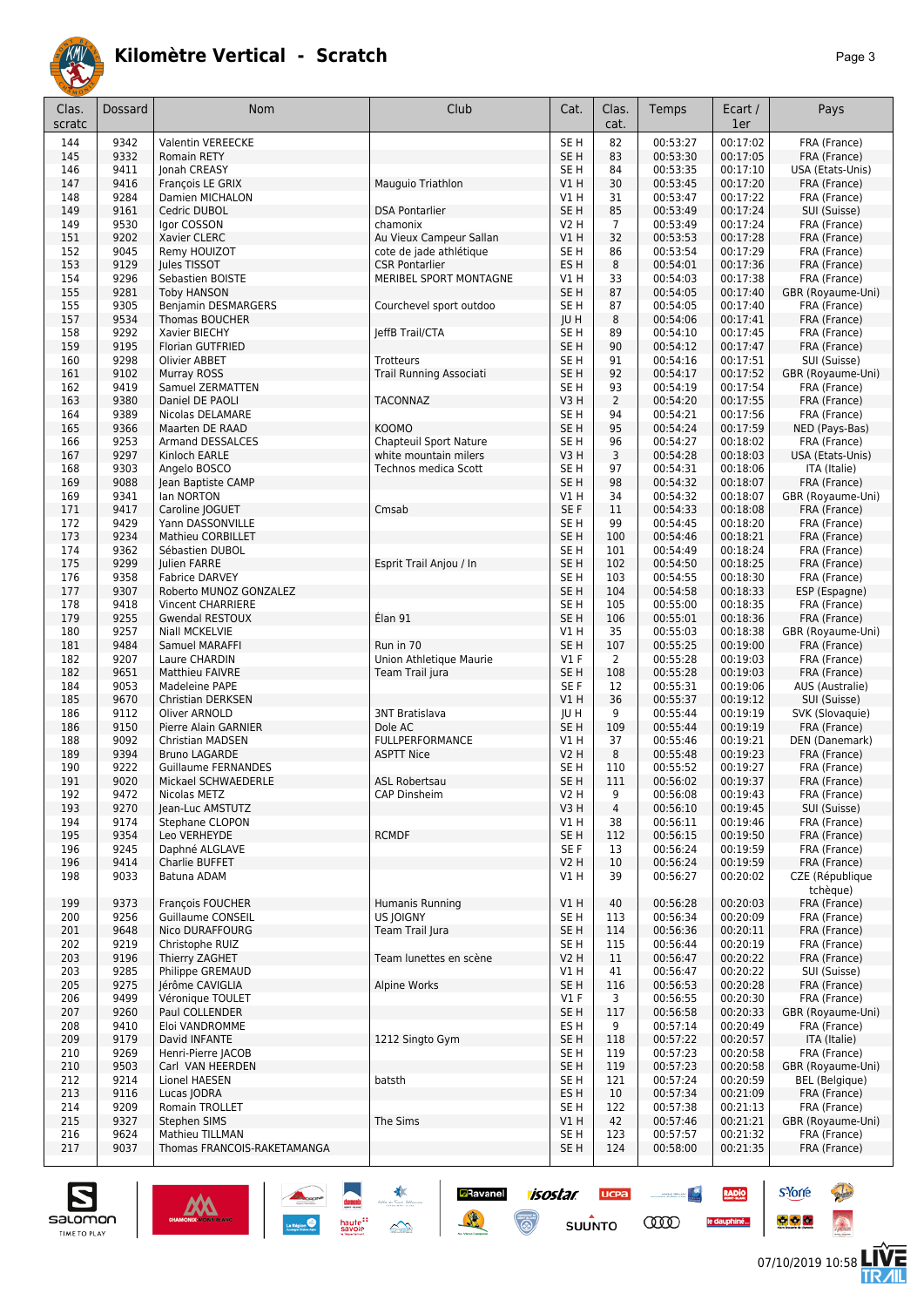

# **Kilomètre Vertical - Scratch** *Page 4*

| Clas.      | Dossard      | <b>Nom</b>                                | Club                                  | Cat.                    | Clas.     | Temps                | Ecart /              | Pays                                  |
|------------|--------------|-------------------------------------------|---------------------------------------|-------------------------|-----------|----------------------|----------------------|---------------------------------------|
| scratc     |              |                                           |                                       |                         | cat.      |                      | 1er                  |                                       |
| 217        | 9232         | <b>Thomas CLEMENT</b>                     |                                       | SE <sub>H</sub>         | 124       | 00:58:00             | 00:21:35             | FRA (France)                          |
| 219        | 9080         | Henri-Pierre PERRIN                       | <b>Bezons Triathlon</b>               | SE H                    | 126       | 00:58:18             | 00:21:53             | FRA (France)                          |
| 220        | 9357<br>9258 | Patrice GUIZON                            | <b>ASVA SANOFI</b>                    | V2 H<br>SE <sub>H</sub> | 12<br>127 | 00:58:19<br>00:58:23 | 00:21:54             | FRA (France)                          |
| 221<br>222 | 9177         | Jean-Benoit CONSTANT<br>Mathieu MAISSANT  | bref, je fais du trail                | V1H                     | 43        | 00:58:26             | 00:21:58<br>00:22:01 | <b>BEL</b> (Belgique)<br>FRA (France) |
| 223        | 9251         | Dennis RIEBEEK                            |                                       | VIH                     | 44        | 00:58:27             | 00:22:02             | NED (Pays-Bas)                        |
| 224        | 9344         | Patrick PETEY                             | Sganaa                                | V1 H                    | 45        | 00:58:29             | 00:22:04             | ITA (Italie)                          |
| 225        | 9197         | Arnaud DELYE                              |                                       | SE <sub>H</sub>         | 128       | 00:58:35             | 00:22:10             | FRA (France)                          |
| 226        | 9432         | Philippe AUBRY                            |                                       | V1 H                    | 46        | 00:58:36             | 00:22:11             | FRA (France)                          |
| 227        | 9625         | Jeremy MERLHE                             | Despé Murros                          | SE <sub>H</sub>         | 129       | 00:58:40             | 00:22:15             | FRA (France)                          |
| 228        | 9246         | Jean Francois BOUSSIT                     | <b>CHAPTEUIL SPORT NATURE</b>         | V1 H                    | 47        | 00:58:43             | 00:22:18             | FRA (France)                          |
| 229        | 9368         | <b>Fabien MARTIN</b>                      | UNION SPORTIVE DE VIGNE               | V1 H                    | 48        | 00:58:54             | 00:22:29             | FRA (France)                          |
| 230        | 9610         | Nasser TAHANI                             |                                       | SE H                    | 130       | 00:58:56             | 00:22:31             | FRA (France)                          |
| 231<br>232 | 9409<br>9337 | <b>Tristan PAYRAT</b><br>Franck NOAILLY   | <b>Gravity Runing</b>                 | SE H<br>V1 H            | 131<br>49 | 00:59:13<br>00:59:14 | 00:22:48<br>00:22:49 | FRA (France)<br>FRA (France)          |
| 233        | 9152         | Richard GASKELL                           |                                       | SE <sub>H</sub>         | 132       | 00:59:15             | 00:22:50             | GBR (Royaume-Uni)                     |
| 234        | 9346         | Philippe KADRI                            |                                       | V2 H                    | 13        | 00:59:16             | 00:22:51             | FRA (France)                          |
| 235        | 9162         | Sebastien BOUQUET                         | TF1                                   | V1 H                    | 50        | 00:59:19             | 00:22:54             | FRA (France)                          |
| 236        | 9407         | Ronan LAVIALLE                            |                                       | V1 H                    | 51        | 00:59:20             | 00:22:55             | FRA (France)                          |
| 237        | 9148         | Sylvain LANGE                             | <b>Team FadaSwat</b>                  | SE <sub>H</sub>         | 133       | 00:59:23             | 00:22:58             | FRA (France)                          |
| 238        | 9435         | Alexandra TOURNOUX                        | <b>ACVA section Trail</b>             | SE F                    | 14        | 00:59:24             | 00:22:59             | FRA (France)                          |
| 239        | 9262         | Frédéric JOUBERT                          |                                       | VIH                     | 52        | 00:59:26             | 00:23:01             | FRA (France)                          |
| 239        | 9440         | Matthew COBBLE<br>Marcilei PEREIRA LOBATO |                                       | SE <sub>H</sub>         | 134       | 00:59:26             | 00:23:01             | GBR (Royaume-Uni)                     |
| 241<br>242 | 9237<br>9302 | <b>Mathias BRUMANN</b>                    |                                       | V1 H<br>SE H            | 53<br>135 | 00:59:36<br>00:59:44 | 00:23:11<br>00:23:19 | BRA (Brésil)                          |
| 242        | 9355         | Mathieu BERNARD                           |                                       | SE H                    | 135       | 00:59:44             | 00:23:19             | SUI (Suisse)<br>FRA (France)          |
| 244        | 9547         | Thibault DESCOLLONGES                     |                                       | SE H                    | 137       | 00:59:54             | 00:23:29             | FRA (France)                          |
| 245        | 9252         | Stefano PERILLI                           |                                       | VIH                     | 54        | 00:59:59             | 00:23:34             | ITA (Italie)                          |
| 246        | 9335         | Freddy LEONHARD                           | STUDIO25 NIEDERHASLACH-               | SE H                    | 138       | 01:00:02             | 00:23:37             | FRA (France)                          |
| 246        | 9450         | Paul SEAGGER                              | PRC                                   | SE <sub>H</sub>         | 138       | 01:00:02             | 00:23:37             | GBR (Royaume-Uni)                     |
| 248        | 9361         | <b>Bernard HAUTEFEUILLE</b>               |                                       | <b>V2 H</b>             | 14        | 01:00:07             | 00:23:42             | FRA (France)                          |
| 249        | 9397         | Fred WIESE                                | Salève Trail.                         | V1 H                    | 55        | 01:00:09             | 00:23:44             | FRA (France)                          |
| 249        | 9434         | James SCOTT                               |                                       | SE H                    | 140       | 01:00:09             | 00:23:44             | GBR (Royaume-Uni)                     |
| 251        | 9405         | Christophe VIOLLET                        |                                       | V1 H                    | 56        | 01:00:17             | 00:23:52             | FRA (France)                          |
| 252<br>253 | 9049<br>9328 | Eric PARICHE<br>Didier SOYER              | <b>MSA Triathlon</b>                  | V1 H<br>V2 H            | 57<br>15  | 01:00:21<br>01:00:22 | 00:23:56<br>00:23:57 | FRA (France)<br>FRA (France)          |
| 254        | 9430         | John DONNELLY                             | westerlands                           | V2 H                    | 16        | 01:00:32             | 00:24:07             | GBR (Royaume-Uni)                     |
| 255        | 9325         | Christopher SIMS                          | The Sims                              | SE H                    | 141       | 01:00:36             | 00:24:11             | GBR (Royaume-Uni)                     |
| 256        | 9437         | Thierry CATELAIN                          |                                       | SE H                    | 142       | 01:00:37             | 00:24:12             | FRA (France)                          |
| 256        | 9494         | Vincent GODARD                            |                                       | SE H                    | 142       | 01:00:37             | 00:24:12             | FRA (France)                          |
| 258        | 9151         | Christophe RUAUX                          | FadaSwat                              | SE H                    | 144       | 01:00:38             | 00:24:13             | FRA (France)                          |
| 259        | 9375         | Pierre BERLIE                             | <b>TRIATHLON CHABLAIS</b>             | V3H                     | 5         | 01:00:45             | 00:24:20             | SUI (Suisse)                          |
| 260        | 9349         | Antoine GABEZ                             |                                       | SE H                    | 145       | 01:00:50             | 00:24:25             | FRA (France)                          |
| 261<br>261 | 9541<br>9655 | Paul GARASSUS<br><b>Alexandre DUBOIS</b>  |                                       | V3H<br>SE H             | 6<br>146  | 01:00:52<br>01:00:52 | 00:24:27<br>00:24:27 | FRA (France)<br>FRA (France)          |
| 263        | 9263         | <b>Fabien AUSTRUY</b>                     | <b>TOUROULIS</b>                      | V2 H                    | 17        | 01:00:56             | 00:24:31             | FRA (France)                          |
| 264        | 9579         | Thierry RENARD                            | <b>FLRC Running</b>                   | V2 H                    | 18        | 01:01:20             | 00:24:55             | FRA (France)                          |
| 265        | 9620         | David GREIGERT                            |                                       | SE <sub>H</sub>         | 147       | 01:01:22             | 00:24:57             | FRA (France)                          |
| 266        | 9164         | Didier PERON                              | Néant                                 | V1 H                    | 58        | 01:01:26             | 00:25:01             | FRA (France)                          |
| 267        | 9515         | Emilie GEHIN                              | Cohm                                  | SE F                    | 15        | 01:01:27             | 00:25:02             | FRA (France)                          |
| 268        | 9582         | Warren Keith MOORFIELD                    |                                       | V1 H                    | 59        | 01:01:28             | 00:25:03             | GBR (Royaume-Uni)                     |
| 268        | 9592         | Aurelie ROCHON                            | Tryssingeaux                          | SE F                    | 16        | 01:01:28             | 00:25:03             | FRA (France)                          |
| 270        | 9412         | Geoffroy MOUTON                           | <b>TEAM ST YORRE</b>                  | SE H                    | 148       | 01:01:31             | 00:25:06             | FRA (France)                          |
| 271<br>272 | 9347<br>9523 | Cindy LAURENT<br>Andrea ELISCHEROVA       |                                       | SE F<br>SE F            | 17<br>18  | 01:01:35<br>01:01:37 | 00:25:10<br>00:25:12 | FRA (France)<br>SVK (Slovaquie)       |
| 273        | 9333         | Patrice ROCHE                             |                                       | SE <sub>H</sub>         | 149       | 01:01:41             | 00:25:16             | FRA (France)                          |
| 274        | 9038         | Julien FOURCROY                           |                                       | SE H                    | 150       | 01:01:43             | 00:25:18             | FRA (France)                          |
| 275        | 9421         | Nicolas FERRU                             |                                       | VIH                     | 60        | 01:01:48             | 00:25:23             | FRA (France)                          |
| 276        | 9393         | Jackson GRIFFITH                          | <b>Beirut Marathon Associa</b>        | V1 H                    | 61        | 01:01:51             | 00:25:26             | GBR (Royaume-Uni)                     |
| 277        | 9537         | Elin PRICE                                |                                       | SE F                    | 19        | 01:01:53             | 00:25:28             | SWE (Suède)                           |
| 278        | 9340         | Paul-Emmanuel SOUTEYRAND                  |                                       | SE H                    | 151       | 01:02:01             | 00:25:36             | FRA (France)                          |
| 279        | 9301         | <b>Baptiste LODS</b>                      |                                       | SE H                    | 152       | 01:02:02             | 00:25:37             | FRA (France)                          |
| 280        | 9495<br>9369 | <b>Fabienne DOMENGE</b>                   | Trailbu 74<br>UNION SPORTIVE DE VIGNE | V1 F                    | 4         | 01:02:06             | 00:25:41             | FRA (France)                          |
| 281<br>282 | 9367         | Lecio CARVALHO FERREIRA<br>Olivier DELAIT | UN ORVAL M'ATTEND                     | SE H<br>V2 H            | 153<br>19 | 01:02:08<br>01:02:09 | 00:25:43<br>00:25:44 | FRA (France)<br><b>BEL</b> (Belgique) |
| 283        | 9403         | Frederic COLOVRAY                         | courir a salaise                      | <b>V2 H</b>             | 20        | 01:02:11             | 00:25:46             | FRA (France)                          |
| 284        | 9461         | Pierre-Olivier SOCQUET                    |                                       | SE H                    | 154       | 01:02:14             | 00:25:49             | FRA (France)                          |
| 285        | 9506         | Marie LARDANS                             |                                       | SE F                    | 20        | 01:02:16             | 00:25:51             | FRA (France)                          |
| 286        | 9448         | <b>Guillaume PORZUCEK</b>                 | XVe Athletic Club                     | SE H                    | 155       | 01:02:19             | 00:25:54             | FRA (France)                          |
| 287        | 9439         | <b>Benoit GRANGIER</b>                    |                                       | V1H                     | 62        | 01:02:22             | 00:25:57             | FRA (France)                          |
| 288        | 9351         | François VANGIONI                         |                                       | SE <sub>H</sub>         | 156       | 01:02:26             | 00:26:01             | FRA (France)                          |
| 288        | 9539         | Michel GOUX                               |                                       | <b>V2 H</b>             | 21        | 01:02:26             | 00:26:01             | FRA (France)                          |
| 290        | 9522         | Daniel MILNER<br>Zevan SOLOMON            |                                       | SE H                    | 157       | 01:02:28             | 00:26:03             | GBR (Royaume-Uni)<br>USA (Etats-Unis) |
| 291<br>292 | 9125<br>9604 | Anthony BAILLY                            | riva-courir                           | JU H<br>V1 H            | 10<br>63  | 01:02:33<br>01:02:34 | 00:26:08<br>00:26:09 | FRA (France)                          |
|            |              |                                           |                                       |                         |           |                      |                      |                                       |

**DRavanel** 7505tar

 $\odot$ 

 $\mathbb{R}$ 

**UCPA** 

 $s$ UUNTO

 $\sim$ 

**COO** 

**RADIO** 

le dauphiné...

damin<br>haute<sup>11</sup><br>savoie

 $M$ 



**s**Yorre

 $\bullet$   $\bullet$   $\bullet$ 

**Reine** 

 $\ddot{\Omega}$ 

人<br>儿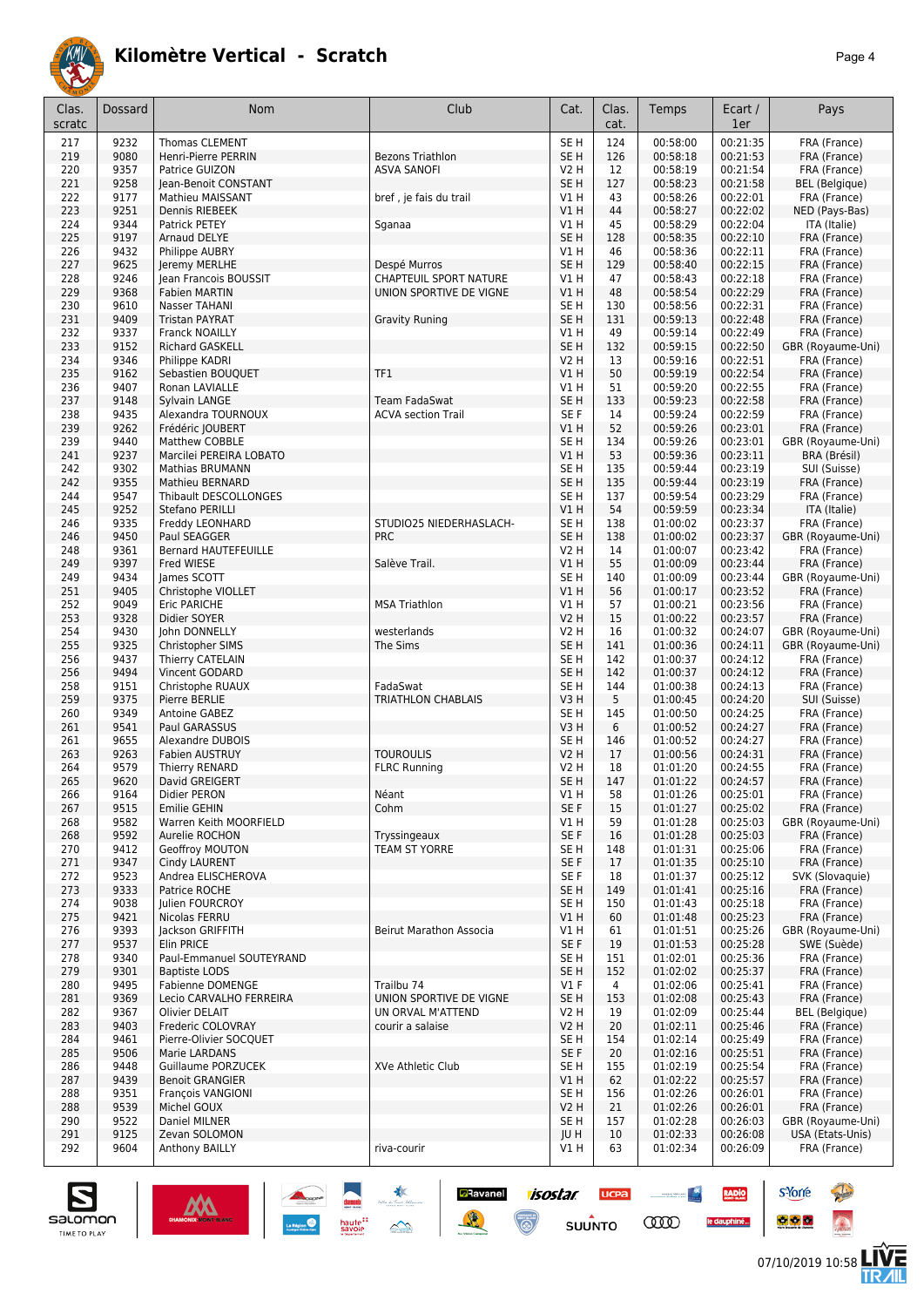

## Kilomètre Vertical - Scratch

|--|--|--|

| Clas.<br>scratc | Dossard      | Nom                                           | Club                                       | Cat.                               | Clas.<br>cat.      | Temps                | Ecart /<br>1er       | Pays                                  |
|-----------------|--------------|-----------------------------------------------|--------------------------------------------|------------------------------------|--------------------|----------------------|----------------------|---------------------------------------|
| 293             | 9549         | Raphael FRISCH                                |                                            | SE <sub>H</sub>                    | 158                | 01:02:39             | 00:26:14             | GER (Allemagne)                       |
| 294             | 9415         | Julien SOULLIERE                              | Club Alpin d'Île-de-Fra                    | SE <sub>H</sub>                    | 159                | 01:02:40             | 00:26:15             | FRA (France)                          |
| 295             | 9272         | <b>Florent BESNIER</b>                        |                                            | SE <sub>H</sub>                    | 160                | 01:02:43             | 00:26:18             | FRA (France)                          |
| 296             | 9306         | Christian PRESTEGARD                          | Loen Active Norway                         | V3H                                | $7\overline{ }$    | 01:02:48             | 00:26:23             | NOR (Norvège)                         |
| 297<br>298      | 9268<br>9235 | Christian KEMP                                | <b>CSL</b>                                 | <b>V1 H</b><br>V1H                 | 64<br>65           | 01:02:54<br>01:03:00 | 00:26:29<br>00:26:35 | LUX (Luxembourg)<br>FRA (France)      |
| 299             | 9343         | Nicolas KOTLYAR<br>Fabien DEVOS               |                                            | SE <sub>H</sub>                    | 161                | 01:03:02             | 00:26:37             | FRA (France)                          |
| 300             | 9395         | <b>Gerard MIGNEROT</b>                        | Ami 21                                     | <b>V2 H</b>                        | 22                 | 01:03:05             | 00:26:40             | FRA (France)                          |
| 301             | 9173         | Jakub KOVACS                                  | buckleup.sk                                | V1H                                | 66                 | 01:03:15             | 00:26:50             | SVK (Slovaquie)                       |
| 302             | 9526         | Michel AMIRAL                                 | <b>VESUBIE TRAIL CLUB 06</b>               | V <sub>3</sub> H                   | 8                  | 01:03:21             | 00:26:56             | FRA (France)                          |
| 303             | 9451         | André PERINET                                 | aucun                                      | V2 H                               | 23                 | 01:03:29             | 00:27:04             | FRA (France)                          |
| 304             | 9540         | Martinez Perez LULA                           |                                            | SE F                               | 21                 | 01:03:42             | 00:27:17             | ESP (Espagne)                         |
| 305             | 9109         | Christian LUNDSTEEN                           |                                            | V1H                                | 67                 | 01:03:56             | 00:27:31             | DEN (Danemark)                        |
| 306<br>307      | 9105<br>9265 | Cyril BLANCHARD<br>Clement SAINT JALM         | Ua charolais brionnais                     | SE <sub>H</sub><br>SE <sub>H</sub> | 162<br>163         | 01:03:58<br>01:04:00 | 00:27:33<br>00:27:35 | FRA (France)<br>FRA (France)          |
| 308             | 9171         | Robert FALKEVIK                               | Varegg                                     | SE <sub>H</sub>                    | 164                | 01:04:01             | 00:27:36             | NOR (Norvège)                         |
| 309             | 9387         | Sylvain TISSOT                                |                                            | SE <sub>H</sub>                    | 165                | 01:04:18             | 00:27:53             | FRA (France)                          |
| 310             | 9175         | Francis BAR                                   | Spac                                       | SE <sub>H</sub>                    | 166                | 01:04:20             | 00:27:55             | FRA (France)                          |
| 311             | 9338         | Olivier MONCHULI                              |                                            | <b>V1 H</b>                        | 68                 | 01:04:22             | 00:27:57             | FRA (France)                          |
| 312             | 9545         | Lesley JEFFREY                                | <b>Dumfries Harriers</b>                   | V1F                                | 5                  | 01:04:35             | 00:28:10             | GBR (Royaume-Uni)                     |
| 313             | 9678         | Claus PEDERSEN                                | <b>Borneo Ultra Trails</b>                 | <b>V2 H</b>                        | 24                 | 01:04:39             | 00:28:14             | DEN (Danemark)                        |
| 314             | 9326<br>9477 | Hervé SOYER<br>Angus BOWMAN                   | Esperance endurance tra                    | SE <sub>H</sub><br>V3H             | 167<br>9           | 01:05:00             | 00:28:35             | FRA (France)                          |
| 315<br>315      | 9581         | Jean Guy VENDE                                | Lomond Hill Runners<br><b>FLRC RUNNING</b> | V2 H                               | 25                 | 01:05:02<br>01:05:02 | 00:28:37<br>00:28:37 | GBR (Royaume-Uni)<br>FRA (France)     |
| 317             | 9377         | Eric SOUSSAN                                  |                                            | <b>V2 H</b>                        | 26                 | 01:05:09             | 00:28:44             | FRA (France)                          |
| 318             | 9382         | Sylvain JEROME                                |                                            | SE <sub>H</sub>                    | 168                | 01:05:16             | 00:28:51             | FRA (France)                          |
| 319             | 9300         | Sébastien SOCHON                              | TEAM NO LIMIT                              | <b>V1 H</b>                        | 69                 | 01:05:24             | 00:28:59             | FRA (France)                          |
| 320             | 9398         | David BEYSANG                                 |                                            | V1H                                | 70                 | 01:05:27             | 00:29:02             | FRA (France)                          |
| 321             | 9574         | Grégory PIGNOT                                | MP TRAIL 54                                | SE <sub>H</sub>                    | 169                | 01:05:29             | 00:29:04             | FRA (France)                          |
| 322             | 9598         | Frederic CADET                                |                                            | V1H                                | 71                 | 01:05:35             | 00:29:10             | FRA (France)                          |
| 323<br>324      | 9330<br>9535 | Christophe PEYRAT-ARMANDY<br>Christophe COLIN |                                            | V1H<br>SE <sub>H</sub>             | 72<br>170          | 01:05:42<br>01:05:55 | 00:29:17<br>00:29:30 | FRA (France)<br>FRA (France)          |
| 325             | 9190         | <b>Florent PELLE</b>                          |                                            | SE <sub>H</sub>                    | 171                | 01:06:02             | 00:29:37             | FRA (France)                          |
| 326             | 9239         | Tam TA                                        |                                            | SE <sub>H</sub>                    | 172                | 01:06:10             | 00:29:45             | FRA (France)                          |
| 327             | 9360         | Mark Lee CHARLESWORTH                         |                                            | V1 H                               | 73                 | 01:06:14             | 00:29:49             | GBR (Royaume-Uni)                     |
| 328             | 9504         | Eric MARTIN                                   | Samoens Trail Evenement                    | <b>V2 H</b>                        | 27                 | 01:06:16             | 00:29:51             | FRA (France)                          |
| 329             | 9474         | Eric BOYER                                    | Antony athlétisme                          | <b>V2 H</b>                        | 28                 | 01:06:17             | 00:29:52             | FRA (France)                          |
| 330<br>331      | 9277<br>9396 | Pierre SIMON<br>Pierre-Yves CHAYS             | <b>ASES</b>                                | <b>V2 H</b><br><b>V4 H</b>         | 29<br>$\mathbf{1}$ | 01:06:24<br>01:06:32 | 00:29:59<br>00:30:07 | FRA (France)<br>FRA (France)          |
| 332             | 9287         | <b>Franck TERRIER</b>                         |                                            | V1H                                | 74                 | 01:06:38             | 00:30:13             | FRA (France)                          |
| 333             | 9350         | Nicolas CAILLE                                |                                            | <b>V2 H</b>                        | 30                 | 01:06:47             | 00:30:22             | FRA (France)                          |
| 334             | 9276         | <b>Yves SCHMIDT</b>                           |                                            | <b>V2 H</b>                        | 31                 | 01:06:48             | 00:30:23             | FRA (France)                          |
| 335             | 9656         | Ramuntxo VIDAL                                |                                            | SE <sub>H</sub>                    | 173                | 01:06:50             | 00:30:25             | FRA (France)                          |
| 336             | 9510         | Bethan CHAPMAN                                |                                            | SE F                               | 22                 | 01:06:55             | 00:30:30             | FRA (France)                          |
| 337             | 9155         | Maxime BERNARD                                |                                            | SE H                               | 174                | 01:07:01             | 00:30:36             | FRA (France)                          |
| 338<br>339      | 9267<br>9230 | <b>Guy COLLENDER</b><br>Arnaud DEGUIN         | Crossfit MAGMA Chalon s                    | SE <sub>H</sub><br>SE H            | 175<br>176         | 01:07:03<br>01:07:09 | 00:30:38<br>00:30:44 | GBR (Royaume-Uni)<br>FRA (France)     |
| 340             | 9383         | <b>Manuel MIRAT</b>                           | <b>TCO</b>                                 | SE <sub>H</sub>                    | 177                | 01:07:11             | 00:30:46             | FRA (France)                          |
| 341             | 9548         | Gabrielle HEYER                               |                                            | SE F                               | 23                 | 01:07:15             | 00:30:50             | FRA (France)                          |
| 342             | 9478         | Jean Luc WECKERLE                             |                                            | V3H                                | 10                 | 01:07:17             | 00:30:52             | FRA (France)                          |
| 343             | 9511         | Eric GUITTON                                  | AFA FEYZIN VENISSIEUX                      | V2 H                               | 32                 | 01:07:36             | 00:31:11             | FRA (France)                          |
| 344             | 9446         | Jérôme BOURET                                 | C.O du sud de l'Essonne                    | SE H                               | 178                | 01:07:52             | 00:31:27             | FRA (France)                          |
| 345             | 9544         | Andre MARROCCO<br><b>Emmanuel BONNET</b>      | strasbourg                                 | V2 H                               | 33                 | 01:08:01             | 00:31:36             | FRA (France)                          |
| 346<br>347      | 9372<br>9468 | Chiara COLONNELLO                             | <b>ASPSAV Vesoul</b>                       | VIH<br>$VI$ F                      | 75<br>6            | 01:08:02<br>01:08:06 | 00:31:37<br>00:31:41 | FRA (France)<br>ITA (Italie)          |
| 348             | 9500         | Stephane DUVAL                                | <b>AUXERRE FITNESS</b>                     | VIH                                | 76                 | 01:08:12             | 00:31:47             | FRA (France)                          |
| 349             | 9216         | Julien STEPHAN                                | <b>EARV Chabeuil Athletism</b>             | SE <sub>H</sub>                    | 179                | 01:08:15             | 00:31:50             | FRA (France)                          |
| 350             | 9470         | <b>Matthieu POTHIER</b>                       |                                            | SE <sub>H</sub>                    | 180                | 01:08:20             | 00:31:55             | FRA (France)                          |
| 351             | 9488         | Gaetan DE RUGY                                |                                            | SE H                               | 181                | 01:08:23             | 00:31:58             | FRA (France)                          |
| 352             | 9436         | Oriane GUILLAUMOT<br><b>Thomas GERVAIS</b>    |                                            | ES <sub>F</sub>                    | $\mathbf{1}$       | 01:08:33             | 00:32:08             | FRA (France)                          |
| 353<br>354      | 9514<br>9608 | Vincent PUJOL                                 |                                            | SE H<br>V2H                        | 182<br>34          | 01:08:38<br>01:08:45 | 00:32:13<br>00:32:20 | FRA (France)<br>FRA (France)          |
| 355             | 9490         | Jacques GHETTI                                | vesubie trail club                         | V2 H                               | 35                 | 01:08:51             | 00:32:26             | FRA (France)                          |
| 355             | 9536         | <b>Gilbert TAVERNIER</b>                      |                                            | V2H                                | 35                 | 01:08:51             | 00:32:26             | FRA (France)                          |
| 357             | 9464         | Cyril GUENET                                  |                                            | V1 H                               | 77                 | 01:08:56             | 00:32:31             | FRA (France)                          |
| 358             | 9064         | Raoul DURANTON                                |                                            | V1H                                | 78                 | 01:08:59             | 00:32:34             | FRA (France)                          |
| 359             | 9585         | Claude VAQUER                                 |                                            | V1 H                               | 79                 | 01:09:00             | 00:32:35             | FRA (France)                          |
| 360             | 9473         | Philippe SELVA                                | cap dinsheim                               | V1H                                | 80                 | 01:09:01             | 00:32:36<br>00:32:57 | FRA (France)                          |
| 361<br>362      | 9428<br>9519 | Romaric IDASZEK<br>Quentin HUYBENS            |                                            | SE H<br>SE H                       | 183<br>184         | 01:09:22<br>01:09:27 | 00:33:02             | FRA (France)<br><b>BEL</b> (Belgique) |
| 363             | 9352         | Sylvain EDALEINE                              |                                            | SE H                               | 185                | 01:09:38             | 00:33:13             | FRA (France)                          |
| 364             | 9516         | Frederique CHAPUIS                            |                                            | $VI$ F                             | $\overline{7}$     | 01:09:42             | 00:33:17             | FRA (France)                          |
| 365             | 9388         | Romain TAMBUZZO                               |                                            | SE H                               | 186                | 01:09:43             | 00:33:18             | FRA (France)                          |
| 366             | 9427         | Oliviier ROUBY                                |                                            | VIH                                | 81                 | 01:09:54             | 00:33:29             | FRA (France)                          |
| 366             | 9621         | Léo BELLION                                   |                                            | JU H                               | 11                 | 01:09:54             | 00:33:29             | FRA (France)                          |
|                 |              |                                               |                                            |                                    |                    |                      |                      |                                       |

**Example 2 Container and Container Container and Container and Container and Container and Container and Container and Container and Container and Container and Container and Container and Container and Container and Con** 



**s**Yorre

 $\bullet$   $\bullet$   $\bullet$ 

RADIO

le dauphiné...

**PARTIES** 

 $\ddot{\Omega}$ 

/卡<br>/ll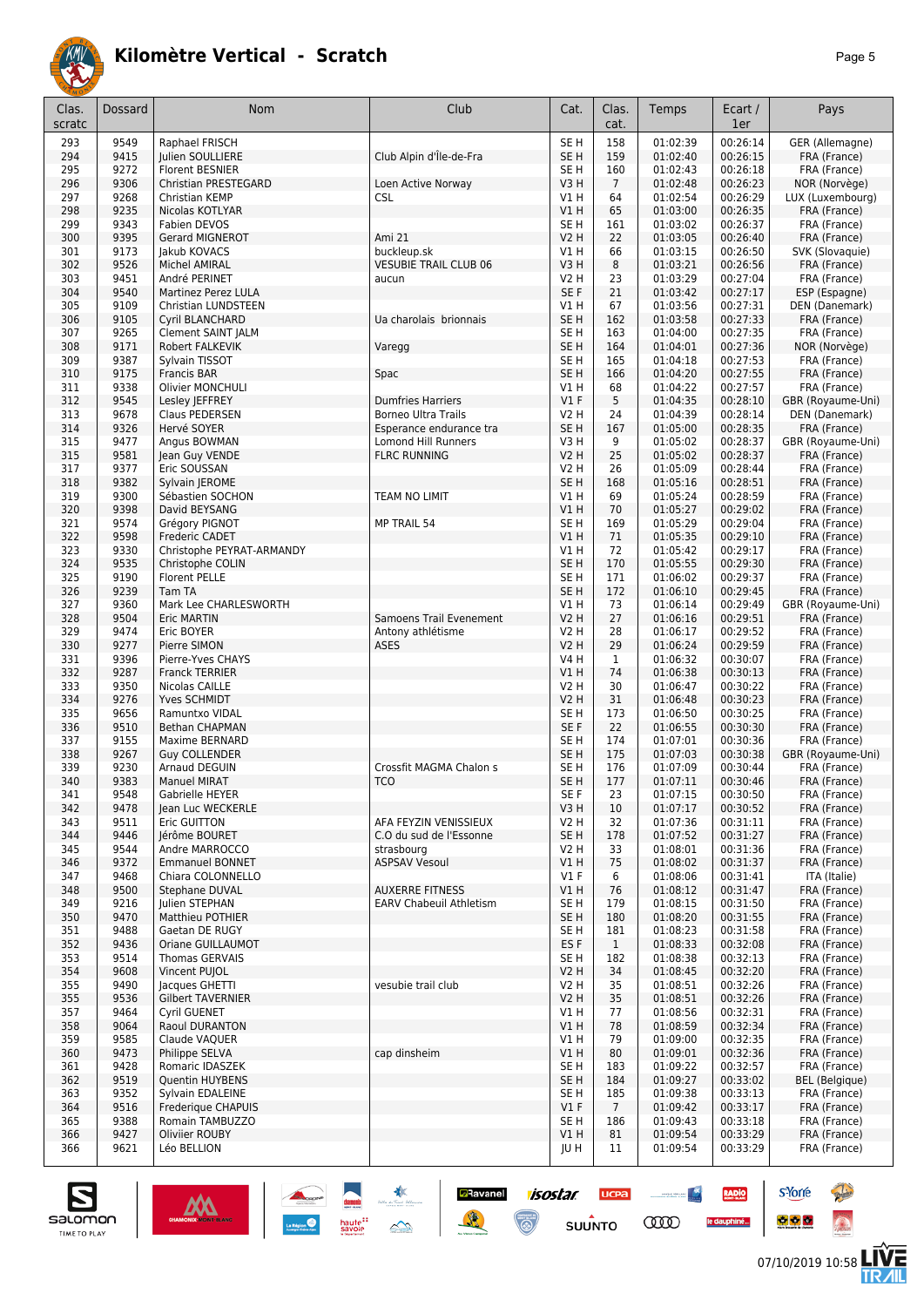

## Kilomètre Vertical - Scratch

|--|--|

| Clas.<br>scratc | Dossard      | Nom                                               | Club                                   | Cat.                           | Clas.<br>cat.        | Temps                | Ecart /<br>1er       | Pays                               |
|-----------------|--------------|---------------------------------------------------|----------------------------------------|--------------------------------|----------------------|----------------------|----------------------|------------------------------------|
| 368             | 9308         | <b>Philippe FAVRET</b>                            | taconnaz                               | V <sub>3</sub> H               | 11                   | 01:09:55             | 00:33:30             | FRA (France)                       |
| 369             | 9668         | Yann MIEHLBRADT                                   | <b>HGL</b>                             | SE <sub>H</sub>                | 187                  | 01:10:16             | 00:33:51             | GER (Allemagne)                    |
| 370             | 9204         | Julien ROSENZWEIG                                 |                                        | SE H                           | 188                  | 01:10:18             | 00:33:53             | FRA (France)                       |
| 371             | 9497         | Frederic PAKULA                                   |                                        | <b>V2 H</b>                    | 37                   | 01:10:29             | 00:34:04             | FRA (France)                       |
| 372<br>373      | 9601<br>9469 | Claude HACHAIR                                    | Asnieres athlétisme                    | <b>V2 H</b><br>SE <sub>H</sub> | 38<br>189            | 01:10:37             | 00:34:12<br>00:34:19 | FRA (France)                       |
| 374             | 9402         | Sébastien DURRIEU<br>Stephane FAILLET             |                                        | SE <sub>H</sub>                | 190                  | 01:10:44<br>01:10:51 | 00:34:26             | FRA (France)<br>FRA (France)       |
| 375             | 9370         | Matthieu DUCROCQ                                  |                                        | SE <sub>H</sub>                | 191                  | 01:10:57             | 00:34:32             | FRA (France)                       |
| 376             | 9119         | <b>Gavin MACKENZIE</b>                            | HIGHLAND HILL RUNNERS                  | SE H                           | 192                  | 01:11:42             | 00:35:17             | GBR (Royaume-Uni)                  |
| 377             | 9334         | Anthony PROFILI                                   |                                        | SE <sub>H</sub>                | 193                  | 01:11:43             | 00:35:18             | FRA (France)                       |
| 378             | 9390         | Jean Frédéric VESSELLA                            |                                        | SE <sub>H</sub>                | 194                  | 01:11:46             | 00:35:21             | FRA (France)                       |
| 379             | 9626         | <b>Chris BRUMBY</b>                               | Sandbach Striders                      | <b>V2 H</b>                    | 39                   | 01:12:04             | 00:35:39             | GBR (Royaume-Uni)                  |
| 380             | 9609         | Jean-Michel LECOINTE                              |                                        | <b>V2 H</b>                    | 40                   | 01:12:24             | 00:35:59             | FRA (France)                       |
| 381<br>382      | 9615<br>9568 | Stéphanie MUFFAT<br><b>Baljit Singh GHATTOARA</b> | caf léman<br>Never Stop London         | SE F<br>V2 H                   | 24<br>41             | 01:12:38<br>01:12:45 | 00:36:13<br>00:36:20 | FRA (France)<br>GBR (Royaume-Uni)  |
| 383             | 9557         | Andréa BLANDIN-BEZIN                              | Lons athletique Club                   | ES <sub>F</sub>                | $\overline{2}$       | 01:12:52             | 00:36:27             | FRA (France)                       |
| 384             | 9264         | Mathieu LAROCHE                                   |                                        | SE <sub>H</sub>                | 195                  | 01:12:53             | 00:36:28             | FRA (France)                       |
| 384             | 9290         | <b>Romain LIGNIERES</b>                           | <b>MAT</b>                             | SE <sub>H</sub>                | 195                  | 01:12:53             | 00:36:28             | FRA (France)                       |
| 386             | 9475         | Luc BUCAMP                                        | <b>DREAM TEAM</b>                      | V1 H                           | 82                   | 01:12:55             | 00:36:30             | FRA (France)                       |
| 386             | 9560         | <b>Brigitte MOULLEC</b>                           |                                        | $VI$ F                         | 8                    | 01:12:55             | 00:36:30             | FRA (France)                       |
| 388             | 9517         | David BROCOURT                                    |                                        | V1 H                           | 83                   | 01:13:04             | 00:36:39             | FRA (France)                       |
| 389<br>390      | 9329<br>9153 | Alexander SCHMIDT<br>Samuel RAMAT                 |                                        | V1 H<br>SE <sub>H</sub>        | 84<br>197            | 01:13:08<br>01:13:23 | 00:36:43<br>00:36:58 | GER (Allemagne)<br>FRA (France)    |
| 391             | 9040         | Cyril SALAZAR                                     |                                        | V1 H                           | 85                   | 01:13:24             | 00:36:59             | FRA (France)                       |
| 392             | 9667         | Alain DURINGER                                    | SG La Wantzenau Tri                    | V1 H                           | 86                   | 01:13:25             | 00:37:00             | FRA (France)                       |
| 393             | 9572         | <b>Adrien SAGET</b>                               | Naguedoules                            | SE <sub>H</sub>                | 198                  | 01:13:30             | 00:37:05             | FRA (France)                       |
| 394             | 9433         | Jiří NADHERA                                      |                                        | SE H                           | 199                  | 01:13:32             | 00:37:07             | CZE (République                    |
|                 |              |                                                   |                                        |                                |                      |                      |                      | tchèque)                           |
| 395             | 9533         | <b>Beatrice GRAMOND</b>                           | <b>CMBM</b>                            | V3F                            | $\mathbf{1}$         | 01:13:35             | 00:37:10             | FRA (France)                       |
| 396<br>397      | 9561<br>9485 | Julien DOSSMANN<br><b>Bernd HARDEN</b>            | SPIRIDON CLUB D'ALSACE                 | SE <sub>H</sub><br>V2 H        | 200<br>42            | 01:13:41<br>01:13:50 | 00:37:16<br>00:37:25 | FRA (France)<br>SUI (Suisse)       |
| 398             | 9576         | Dominic BRETT                                     |                                        | V1 H                           | 87                   | 01:13:53             | 00:37:28             | MON (Monaco)                       |
| 399             | 9501         | Kasia WOLSKA                                      | live.breathless                        | SE F                           | 25                   | 01:14:02             | 00:37:37             | POL (Pologne)                      |
| 400             | 9431         | Julien DANTENY                                    | Kikourou                               | SE H                           | 201                  | 01:14:32             | 00:38:07             | FRA (France)                       |
| 401             | 9376         | Manu ROCHET                                       |                                        | V1 H                           | 88                   | 01:14:46             | 00:38:21             | <b>BEL</b> (Belgique)              |
| 402             | 9489         | Juliette D'AUBAREDE                               |                                        | SE <sub>F</sub>                | 26                   | 01:14:55             | 00:38:30             | FRA (France)                       |
| 403<br>404      | 9607<br>9513 | Pierrot ROULIN<br>Gilbert SERMET MAGDELAIN        | cmbm                                   | SE <sub>H</sub><br>V3 H        | 202<br>12            | 01:15:04<br>01:15:06 | 00:38:39<br>00:38:41 | FRA (France)<br>FRA (France)       |
| 405             | 9149         | Bijan AYOUBKHANI                                  |                                        | SE <sub>H</sub>                | 203                  | 01:15:09             | 00:38:44             | GBR (Royaume-Uni)                  |
| 406             | 9593         | Sabine MILLON                                     | <b>MCV ITGA</b>                        | $VI$ F                         | 9                    | 01:15:31             | 00:39:06             | FRA (France)                       |
| 407             | 9527         | <b>Francine PEREZ</b>                             |                                        | V2F                            | $\mathbf{1}$         | 01:15:34             | 00:39:09             | FRA (France)                       |
| 408             | 9505         | Philippe TRONEL                                   |                                        | V2 H                           | 43                   | 01:15:40             | 00:39:15             | FRA (France)                       |
| 409<br>410      | 9454<br>9242 | <b>Romuald NEUMANN</b><br>Ivan GIBAUD             | MP Trail 54                            | SE <sub>H</sub><br>SE H        | 204<br>205           | 01:15:45             | 00:39:20<br>00:39:37 | FRA (France)                       |
| 411             | 9596         | Sandrine VIOLLET                                  |                                        | $VI$ F                         | 10                   | 01:16:02<br>01:16:04 | 00:39:39             | FRA (France)<br>FRA (France)       |
| 412             | 9356         | Carole JACOB                                      |                                        | SE F                           | 27                   | 01:16:09             | 00:39:44             | FRA (France)                       |
| 413             | 9659         | Zuzana JEZIKOVA                                   | <b>3NT Trinity Triathlon T</b>         | SE F                           | 28                   | 01:16:10             | 00:39:45             | SVK (Slovaquie)                    |
| 414             | 9492         | Gildas ALLAIS                                     | <b>CAP Dinsheim</b>                    | V1 H                           | 89                   | 01:16:29             | 00:40:04             | FRA (France)                       |
| 415             | 9508         | Jacky CURRAL                                      | СМВМ                                   | V1 H                           | 90                   | 01:16:34             | 00:40:09             | FRA (France)                       |
| 416             | 9520         | Carole MEHL                                       |                                        | SE F                           | 29                   | 01:16:36             | 00:40:11             | FRA (France)                       |
| 417             | 9457<br>9564 | Laurent CAMPBELL<br>Yohan MALEYRAN                | TEAM BIO' STORE NORMAND                | V2 H<br>SE H                   | 44<br>206            | 01:16:53<br>01:17:22 | 00:40:28<br>00:40:57 | FRA (France)<br>FRA (France)       |
| 418<br>419      | 9456         | Remi DUPUIS                                       | Courir en Livradois-For                | SE <sub>H</sub>                | 207                  | 01:17:25             | 00:41:00             | FRA (France)                       |
| 420             | 9677         | Aileen YONG                                       | <b>Borneo Ultra Trails</b>             | V1H                            | 91                   | 01:17:28             | 00:41:03             | MAS (Malaisie)                     |
| 421             | 9578         | Damien RENARD                                     | Firc running                           | SE <sub>H</sub>                | 208                  | 01:17:34             | 00:41:09             | FRA (France)                       |
| 422             | 9653         | Soizic MARTIN                                     | <b>GMA 500</b>                         | $VI$ F                         | 11                   | 01:17:46             | 00:41:21             | FRA (France)                       |
| 423             | 9618         | Agathe SABIH                                      |                                        | SE F                           | 30                   | 01:17:57             | 00:41:32             | FRA (France)                       |
| 424<br>425      | 9392<br>9603 | Anna LOPEZ MUNS<br>Paul HART                      | <b>CEAC</b><br>Trent Park Running Club | SE F<br>V2 H                   | 31<br>45             | 01:18:03<br>01:18:34 | 00:41:38<br>00:42:09 | ESP (Espagne)<br>GBR (Royaume-Uni) |
| 426             | 9565         | Marc NOOTENS                                      |                                        | V3H                            | 13                   | 01:18:38             | 00:42:13             | <b>BEL</b> (Belgique)              |
| 426             | 9614         | Simon BRIGHT                                      | Dacorum and Tring                      | <b>V2 H</b>                    | 46                   | 01:18:38             | 00:42:13             | GBR (Royaume-Uni)                  |
| 428             | 9589         | Philippe POIRIER                                  |                                        | V2 H                           | 47                   | 01:18:43             | 00:42:18             | FRA (France)                       |
| 429             | 9567         | Arlene CARINO                                     | Never Stop London                      | V2F                            | $\overline{2}$       | 01:18:50             | 00:42:25             | GBR (Royaume-Uni)                  |
| 430             | 9453         | Patrick HALLE                                     | DEVOLUY TRAIL SPIRIT                   | V1 H                           | 92                   | 01:18:55             | 00:42:30             | FRA (France)                       |
| 431             | 9543         | Maryse LAMBERT                                    | batsth                                 | SE F                           | 32                   | 01:18:59             | 00:42:34             | <b>BEL</b> (Belgique)              |
| 432<br>433      | 9562<br>9542 | Audrey QUEMENT<br>Johan CHOUTEAU                  | <b>Trail Impress</b>                   | $VI$ F<br>SE H                 | 12<br>209            | 01:19:01<br>01:19:10 | 00:42:36<br>00:42:45 | FRA (France)<br>FRA (France)       |
| 434             | 9467         | Julie FRACHETTE                                   |                                        | ES F                           | 3                    | 01:19:39             | 00:43:14             | FRA (France)                       |
| 435             | 9643         | André Michel HILY                                 |                                        | V4 H                           | $\overline{2}$       | 01:20:08             | 00:43:43             | FRA (France)                       |
| 436             | 9062         | Mauricio GUTIERREZ                                | spotlab                                | V2 H                           | 48                   | 01:20:14             | 00:43:49             | COL (Colombie)                     |
| 437             | 9583         | Cecile BILLAT                                     |                                        | $VI$ F                         | 13                   | 01:20:18             | 00:43:53             | FRA (France)                       |
| 438             | 9496         | Olivier TAMBUZZO                                  |                                        | SE H                           | 210                  | 01:20:40             | 00:44:15             | FRA (France)                       |
| 439<br>440      | 9460<br>9482 | Khédoudja TROUILLOT<br>Alice CHARLON              |                                        | V3F<br>SE F                    | $\overline{2}$<br>33 | 01:20:57<br>01:20:59 | 00:44:32<br>00:44:34 | FRA (France)<br>FRA (France)       |
| 441             | 9587         | Richard PEYRARD                                   | acsm                                   | VIH                            | 93                   | 01:21:12             | 00:44:47             | FRA (France)                       |
|                 |              |                                                   |                                        |                                |                      |                      |                      |                                    |

**Example 2 Container and Container Container and Container and Container and Container and Container and Container and Container and Container and Container and Container and Container and Container and Container and Con** 





**s**Yorre

 $\bullet$   $\bullet$   $\bullet$ 

RADIO

le dauphiné...

**PARTIES** 

 $\ddot{\Omega}$ 

/卡<br>/ll